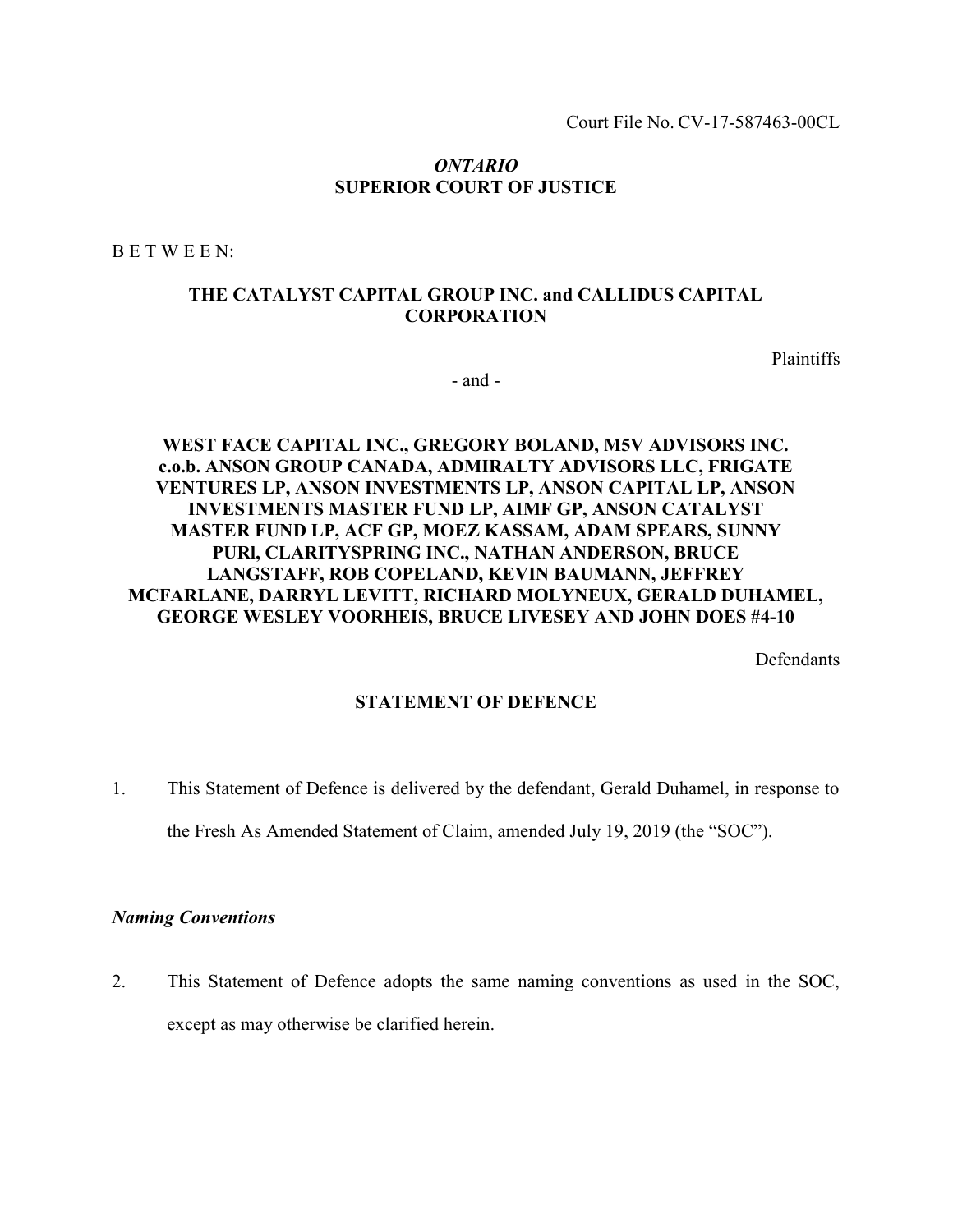#### Paragraph-by-Paragraph Position

- 3. The defendant admits the allegations contained in paragraphs, 29-32, and 183 of the SOC.
- 4. The defendant has no knowledge with respect to the allegations contained in paragraphs 2-28, 35-38, 40-44, 51-54, 57-58, 60-65, 67-68, 70, 73, 76, 78-81, 96-97, 126, 133, 135, 137, 151-155, 159-162, 164-166, 168-169, 171-172, 176-177, 190-191, and 204-206 of the SOC.
- 5. The defendant denies the allegations contained in paragraphs 1, 33-34, 39, 45-50, 55-56, 59, 66, 69, 71-72, 74-75, 77, 82-95, 98-125, 127-132, 134, 136, 138-150, 156-158, 163, 167, 170, 173-175, 178-182, 184-189, and 192-203 as drafted in the SOC.
- 6. The defendant qualifies his denial of paragraph 33 of the SOC by noting that his denial relates to the identification of Mr. Duhamel as having been "the person named as John Doe #3" as if associating him with the allegations throughout the SOC attributed to the "John Doe Defendants" (a term not otherwise defined). The defendant denies he did anything attributed to the John Doe Defendants.
- 7. The defendant qualifies his denial of paragraph 98 of the SOC by noting as follows: whereas that paragraph attributes the alleged OSC and SEC whistleblower Complaints, inter alia, to only the following Guarantor Conspirators, "Baumann, McFarlane, and Levitt (or Molyneux)," omitting Mr. Duhamel (who is defined in the SOC as a Guarantor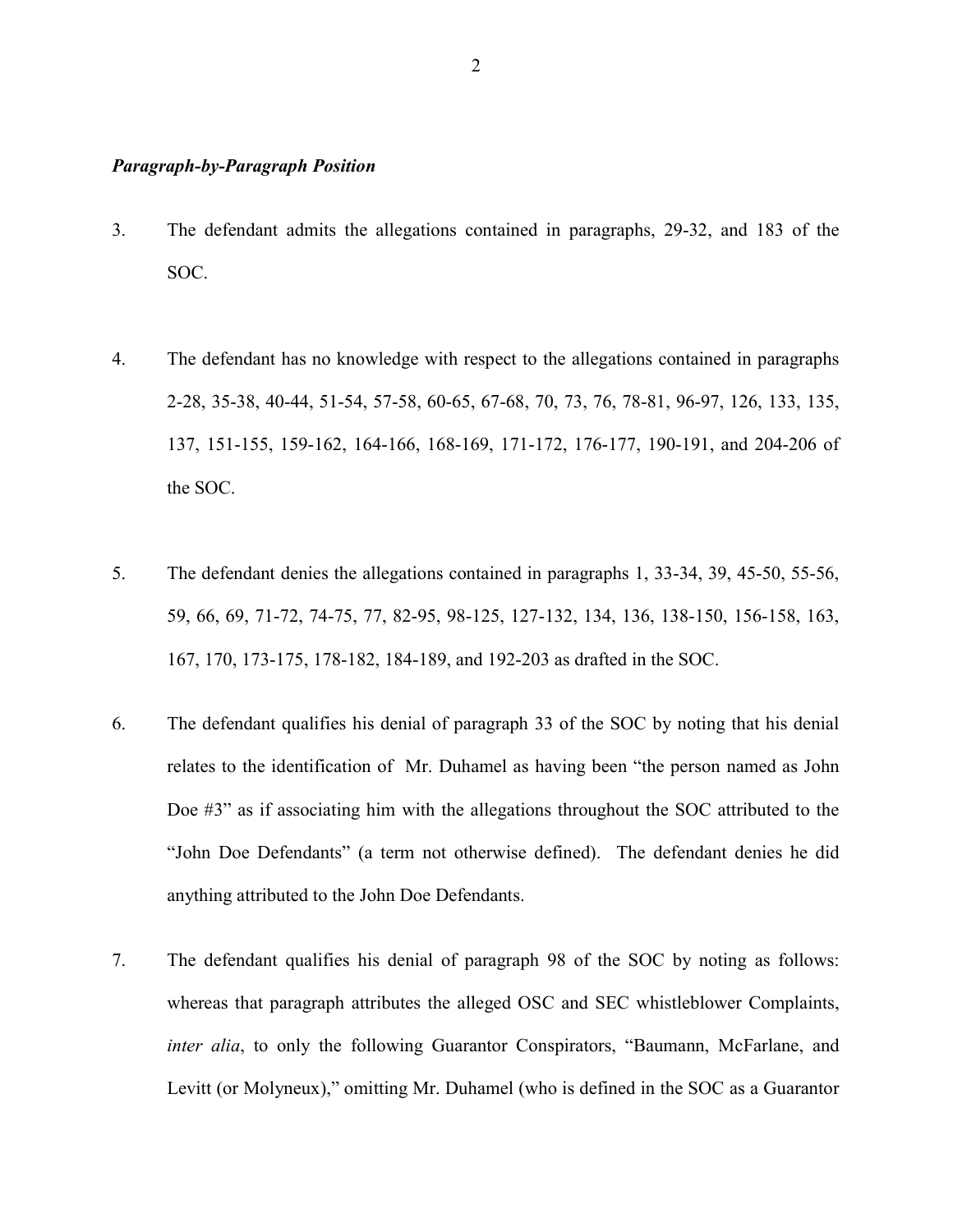Conspirator), the defendant accepts the plaintiffs' assertion-by-omission that Mr. Duhamel took no part in the alleged whistleblower Complaints. The defendant otherwise denies that any alleged whistleblower Complaints made by anyone formed part of any larger Conspiracy, as alleged. And if there was any Conspiracy, the defendant denies he was a part of it.

# Not Part of Any Conspiracy

- 8. There was no Conspiracy to cause economic harm to Callidus and Catalyst (as defined at paragraph 87 and later said, at para. 182(a), to have been "particularized" at para. 90 of the SOC – and as otherwise appears to be referred to at para. 39 of the SOC, though there described as a "conspiracy" with a small 'c.')
- 9. And, if there was a Conspiracy, the defendant was not a participant:
	- a. Mr. Duhamel never agreed with any of the Wolfpack Conspirators (or any others) to execute any plan of action;
	- b. Mr. Duhamel never "spread false information through the bay street rumour mill," whether as part of any plan of action or otherwise;
	- c. Mr. Duhamel never participated in the filing of whistleblower Complaints with the OSC and SEC, whether as part of any plan of action or otherwise;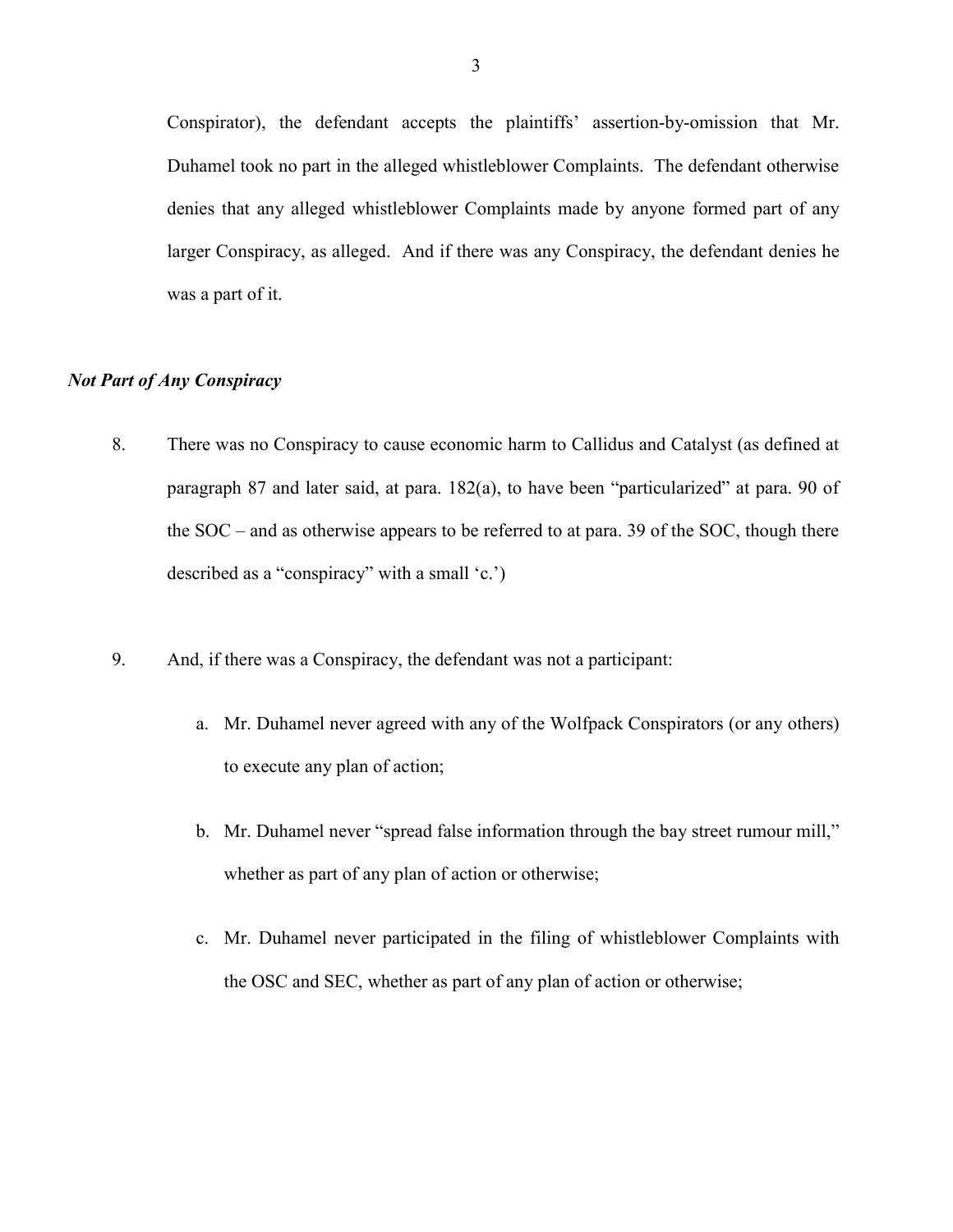- d. Mr. Duhamel never worked with others to "leak" the existence or substance of the Complaints to the media and police, whether as part of any plan of action or otherwise;
- e. Mr. Duhamel never participated in "causing" any media report to be released near the end of a trading day, whether as part of any plan of action or otherwise; and
- f. Mr. Duhamel never participated in or obtained any gain from the alleged short positions taken by the Wolfpack Conspirators in Callidus Shares, whether as part of any plan of action or otherwise.
- 10. Mr. Duhamel did not frequently communicate or meet with other defendants to "implement" the alleged Conspiracy (as alleged at para. 91 of the SOC) or "remain in close communication" with others regarding the alleged Conspiracy (as alleged at para. 77 of the SOC). He never entered into any agreement with anyone to injure the plaintiffs. Nor did he ever take any steps together with others the predominant purpose of which was to harm the plaintiffs. He held no common design with any other defendants, as alleged in the SOC, and he took no acts in combination, in concert, or by agreement with others:
	- a. Mr. Duhamel did not "agree to join the Conspiracy" or "otherwise provide his support, information, and advice" to the Guarantors (as alleged at para. 45 and 66(c) of the SOC), nor did he "share information, advice, and strategies" in furtherance of an alleged Conspiracy (as alleged at para. 182(d) of the SOC);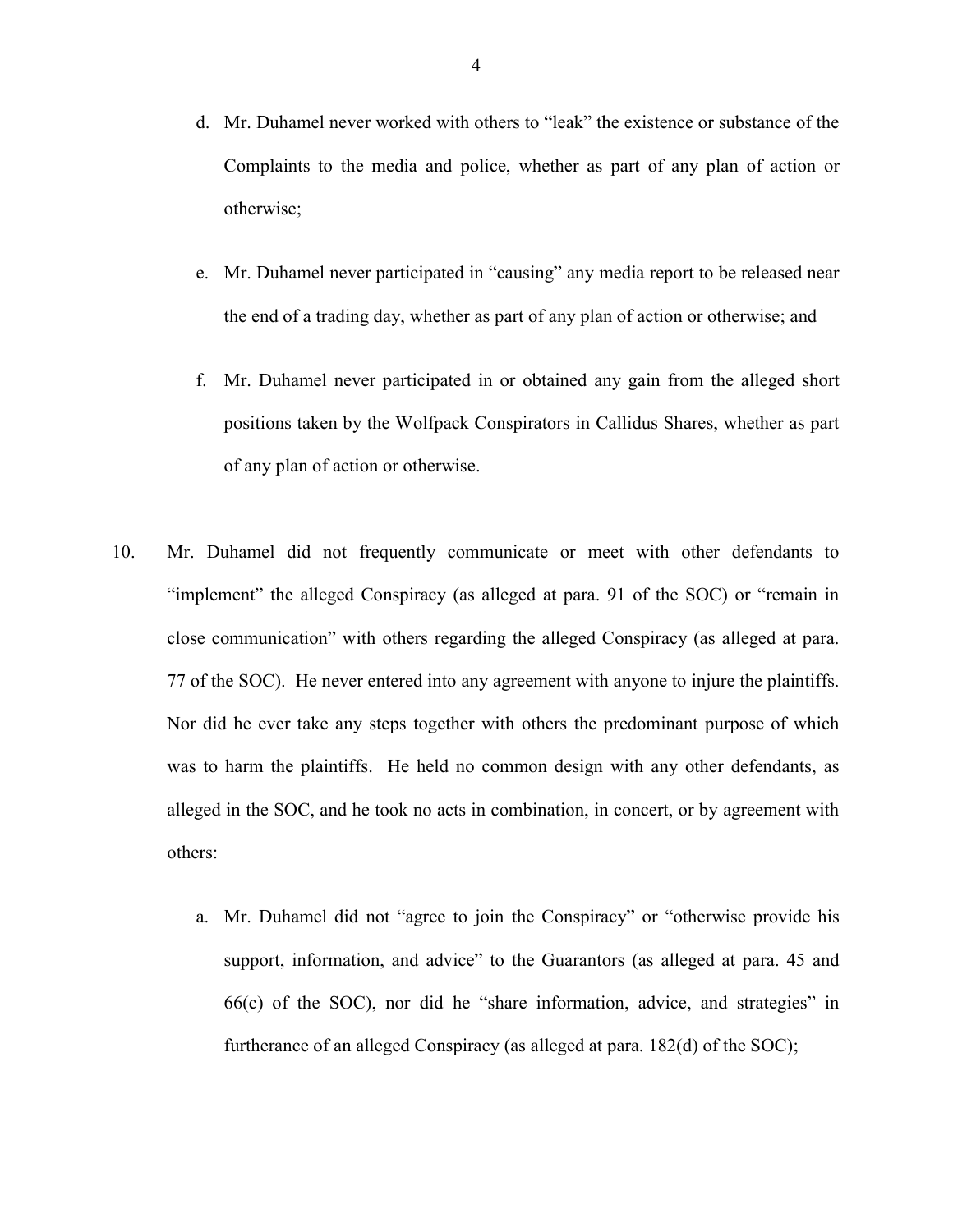- b. Mr. Duhamel did not coordinate his position in the CCAA Proceedings with those taken by Guarantors in other proceedings (as perhaps alleged at para. 46 of the SOC, though no explicit reference is made to Mr. Duhamel). Any similarities in the defendants' legal positions in other litigation are attributable to the similarities that exist in those defendants' respective dealings with the plaintiffs. The merits of any defendant's position in other ongoing litigation stands to be determined by the courts in each respective proceeding;
- c. Mr. Duhamel had no knowledge of, provided no approval for, and took no "direct involvement" in the alleged contact made by Levitt with Cameron Watson, Senior Litigation Counsel in the Enforcement Branch of the OSC (as alleged at para. 99 of the SOC). Likewise, Mr. Duhamel did not provide any agreement, assistance, or support; did not review, comment upon or approve; and did not participate in or consent to Levitt's presentation, communications, or Complaints made to the OSC (as alleged at paras. 107-108 of the SOC);
- d. Mr. Duhamel did not act in concert with anyone to "encourage or induce" WSJ reporters to publish a media article (as alleged at para. 110 of the SOC) nor "approve and direct" the disclosure of any information to the media (as alleged at para. 182 of the SOC). He did not relay any information to the media and held no common intention to do so with others (as alleged at para. 129 of the SOC).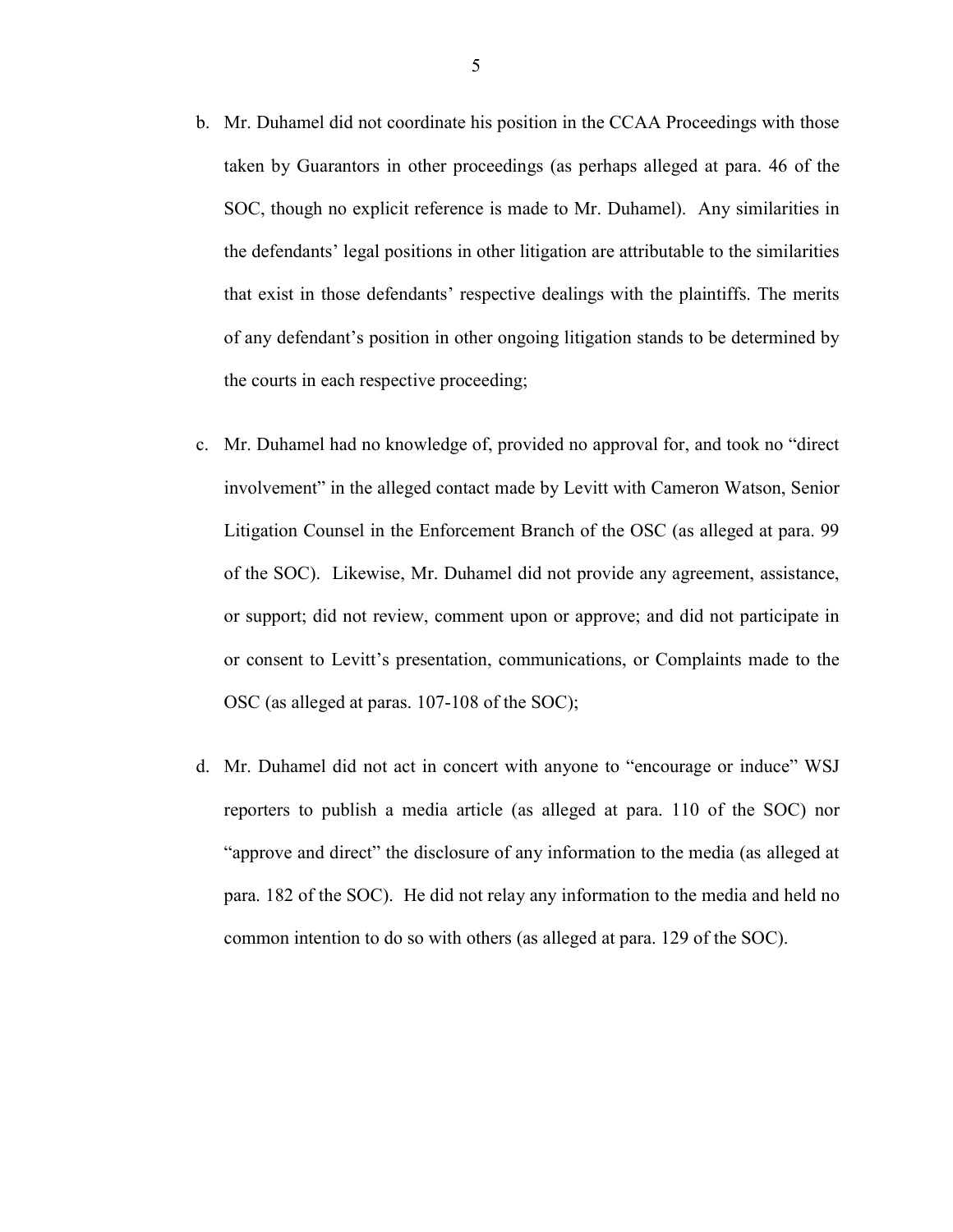- 11. Mr. Duhamel also denies the allegation that he used unlawful means to harm the plaintiffs (whether alone or in conjunction with others). Nothing Mr. Duhamel has ever done amounts to:
	- a. actionable defamation;
	- b. injurious falsehood;
	- c. breaches of ss. 126.1 and 126.2 of the Securities Act; or
	- d. unjust enrichment.

And he denies he had knowledge that others might use unlawful means to harm the plaintiffs or that he held any common design with them, as alleged.

#### Defamation and Injurious Falsehood

- 12. The defendant denies doing or saying anything which constitutes defamation, and he denies the plaintiffs' claim for damages on that basis (as claimed at para. 1(a) of the SOC). The defendant also denies that he participated in an alleged Conspiracy, one element of which is said to include acts of others which taken together allegedly constitute actionable defamation satisfying the unlawful means requirement of the tort of civil conspiracy.
- 13. Deny Rumours: The defendant did not re-tweet any tweets (as alleged at para. 59 of the SOC). Nor did he spread any false rumours about the plaintiffs (as alleged at paras. 90 and 115 of the SOC). Nor did he take any steps to "disparage" the plaintiffs (as alleged at para. 123(c) of the SOC). These things were neither done by Mr. Duhamel alone nor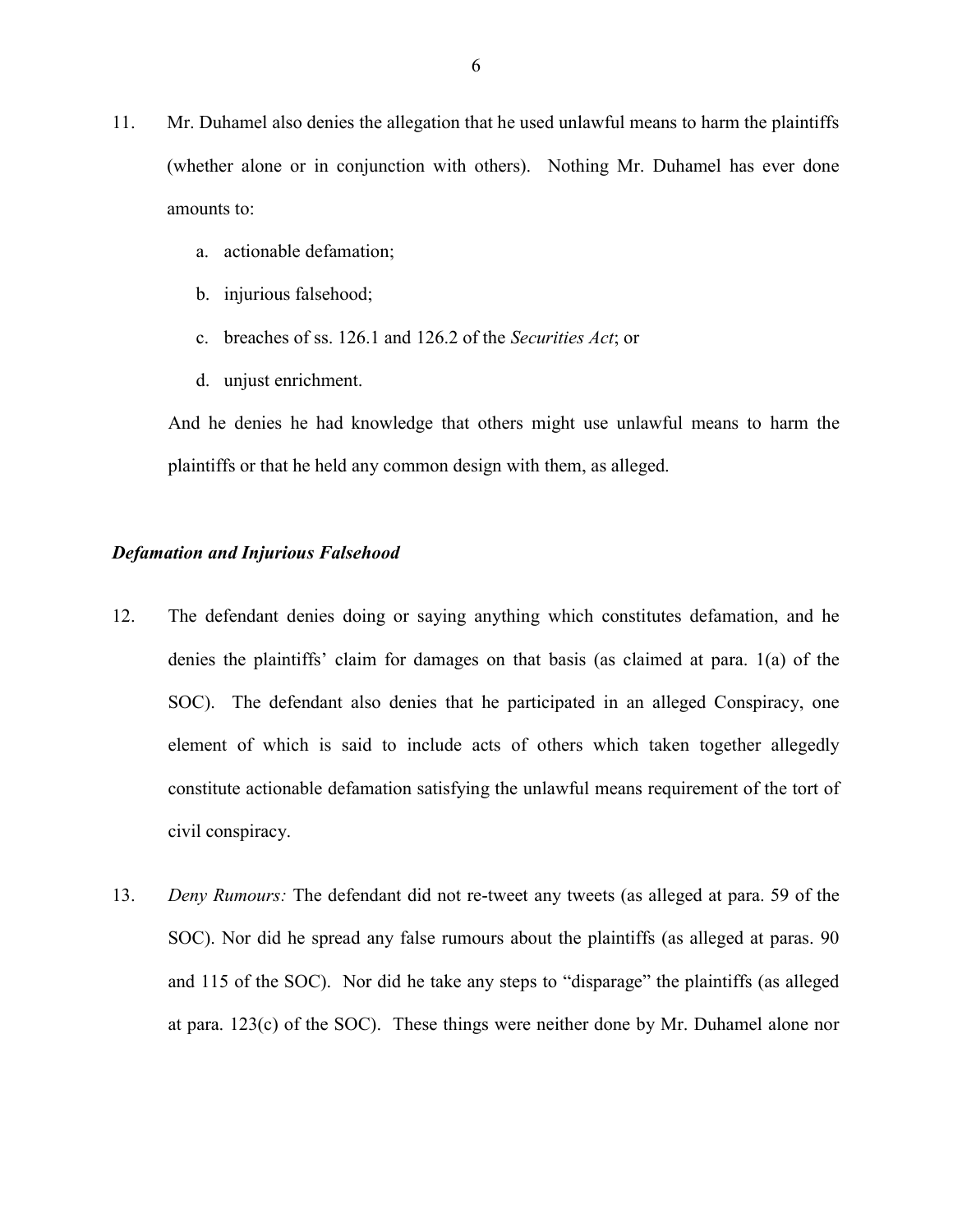done by others with his knowledge or by common design through any alleged Conspiracy.

- 14. Deny Regulatory Complaints: The defendant did not remain in close communication with others about filing OSC or SEC Complaints, did not "agree and decide" to file OSC or SEC Complaints, and did not "repeatedly" make "false allegations" to "whoever would listen" (as alleged at para. 77 of the SOC). Mr. Duhamel did not participate in filing any regulatory Complaints (as alleged at para. 130 and throughout the SOC), he held no common design, knowledge, intent, or agreement with others that such Complaints should be made, and he did not receive and exchange information with others about filing Complaints (as alleged at para. 118 of the SOC).
- 15. Deny Police Reports: The defendant did not "leak" the contents of the Complaints to the police (as alleged at para. 109 of the SOC), deliver "numerous documents" to JSOT (as alleged at para. 123(l) of the SOC), nor prepare and distribute written materials for "the SEC, JSOT, and the Toronto Police Service" (as alleged at para. 127 of the SOC). These things were neither done by Mr. Duhamel alone nor done by others with his knowledge or by common design through any alleged Conspiracy. In fact, contrary to the allegations made at para. 128 of the SOC, when Mr. Duhamel was once contacted by Gail Regan of the Toronto Police Service, he indicated to her that he did not wish to participate in any complaint against the plaintiffs.
- 16. Deny Media Reports: The defendant made no attempt to contact journalists (as alleged at para. 132 of the SOC). Nor did he attempt to promulgate a news story about Callidus being under investigation (as alleged at para. 136 of the SOC). Nor did he provide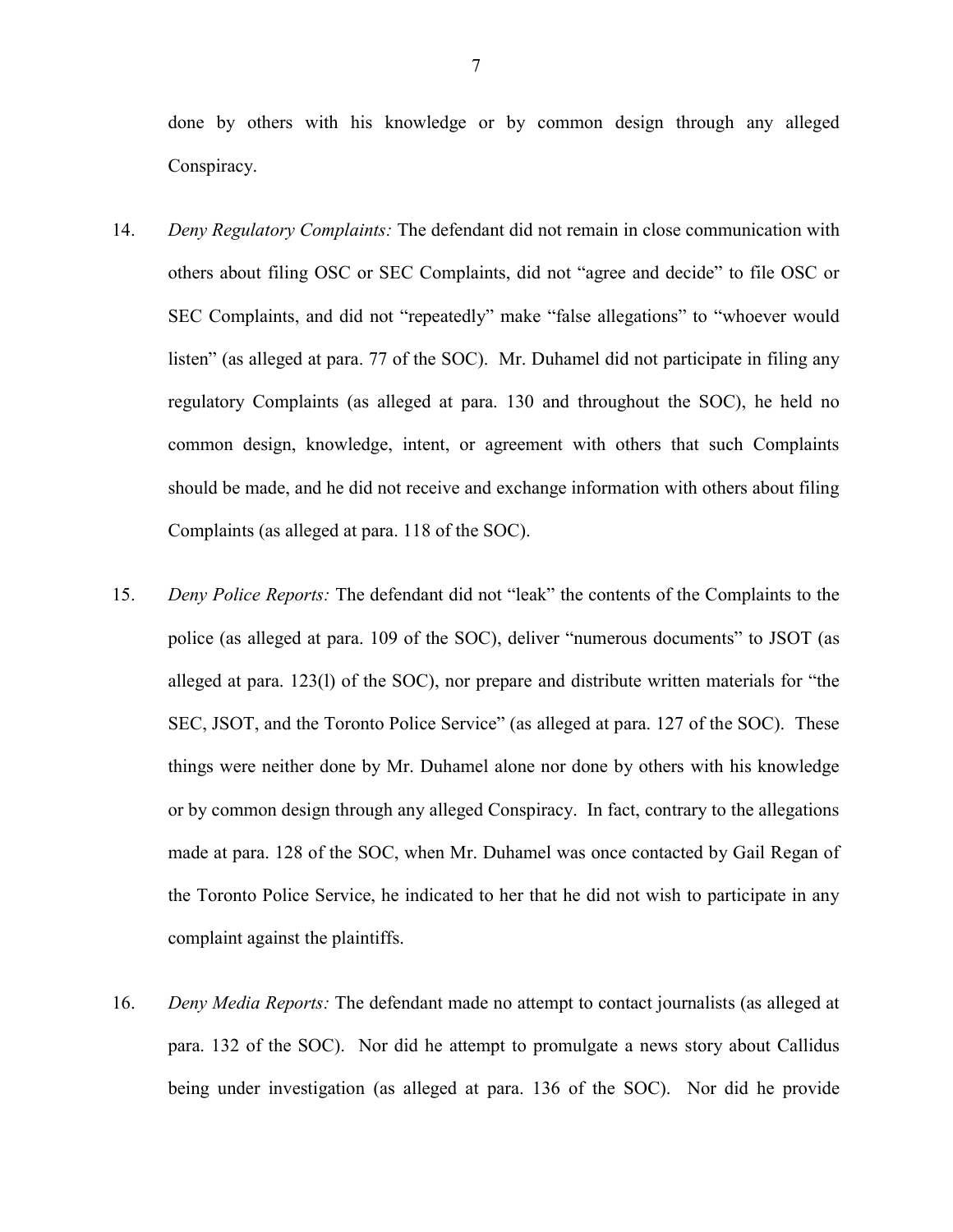Livesey with information to be used in any media story (as alleged at para. 133 of the SOC). Nor did he ever approach Lawrence Delevigne (as alleged at para. 138 of the SOC). Nor did he ever encourage Tilak and Delevigne to write a story or provide them with questions based on information in order to "push a disparaging story" (as alleged at para. 139 of the SOC). Nor did he make efforts to entice Reuters to publish a story (as alleged at para. 140 of the SOC) or any other "reputable news organizations" (as alleged at para. 143 of the SOC). Nor did he ever approach Copeland about writing a story (as alleged at para. 145 of the SOC). Nor did he ever have any conversations with Copeland (as alleged at paras. 149 and 156 of the SOC). These things were neither done by Mr. Duhamel alone nor done by others with his knowledge or by common design through any alleged Conspiracy. Accordingly, he did not publish the allegedly Defamatory Words (as alleged at paras. 180-184 of the SOC), having taken no part in the communication of the allegedly Defamatory Words to Copeland or in their ultimate publication in the media.

17. Accordingly, the defendant likewise denies that he is liable for any injurious falsehood. Moreover, he denies he entered into any agreement with others to injure the plaintiffs by communicating injurious falsehoods, denies he ever took any steps together with others the predominate purpose of which was to harm the plaintiffs through the communication of injurious falsehoods, and denies he ever held any common design with any other defendants to act in combination, in concert, or by agreement with them to maliciously communicate injurious falsehoods about the plaintiffs as part of an alleged Conspiracy.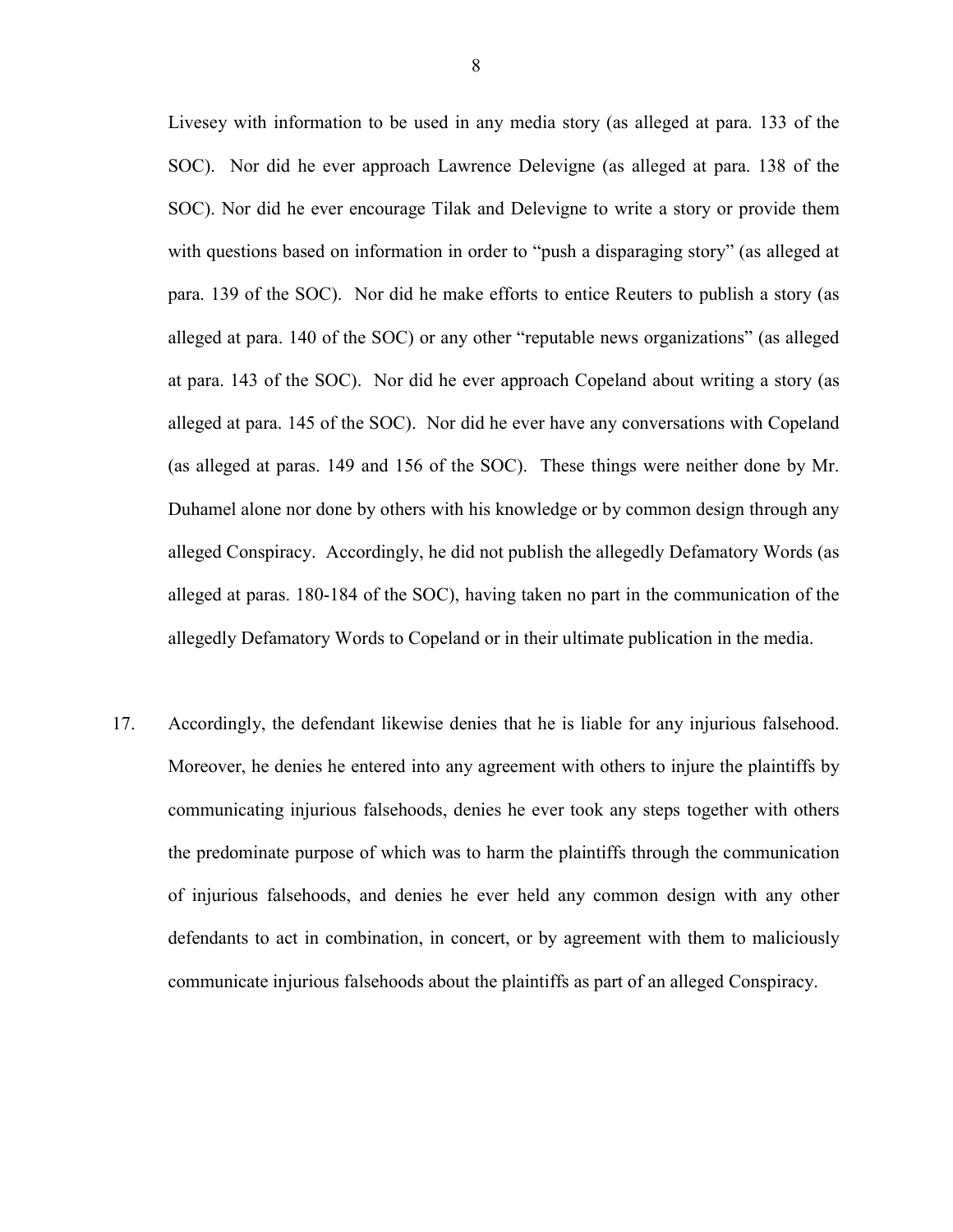#### Took No Part in The Short Attack

- 18. The defendant never participated in or obtained any gain from the alleged short positions taken by the Wolfpack Conspirators in Callidus Shares. He had no knowledge of any alleged short attack and held no common design with others to carry out the alleged short attack as part of the larger Conspiracy alleged.
- 19. As indicated above, the defendant played no role in the publication of the Article alleged to have precipitated the alleged short attack.
- 20. Accordingly, the defendant denies that he did anything that violates s. 126.1 and 126.2 of the Securities Act. And he denies that he had any knowledge that others might do such things or that he held any common design with others to do such things through the alleged Conspiracy.
- 21. Furthermore, having obtained no gain with respect to the alleged short attack in which he did not participate, the defendant denies he was unjustly enriched to the plaintiffs' detriment.

#### Intentional Interference with Economic Relations

22. In so far as the defendant denies that he participated in the Conspiracy or the publication of the Defamatory Words, it cannot be said that Mr. Duhamel "deceived third parties" (as alleged at para. 193 of the SOC).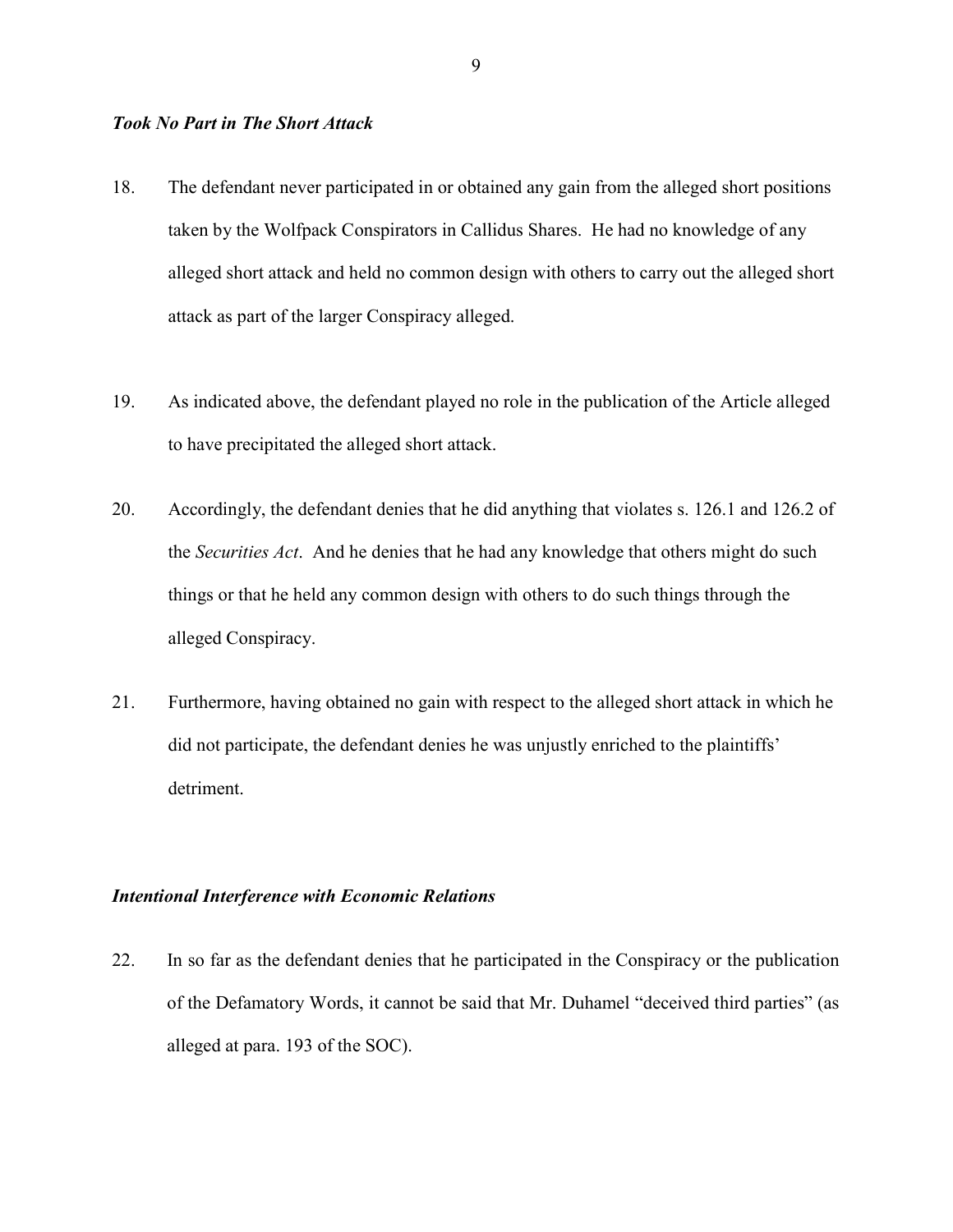23. The defendant committed no unlawful acts against any third parties and held no intention to cause economic harm to the plaintiff, whether alone or in common with others. The defendant denies any liability for the tort of intentional interference with economic relations.

#### No Confidential Documents, Information, or Communications

- 24. The defendant denies being in possession of any confidential documents or information of the plaintiffs.
- 25. The defendant denies that Baumann ever shared with him a copy of a "highly confidential list of all of Callidus' borrowers and loan accounts and other private and confidential Callidus documents" and denies ever using such material for any purpose (as alleged at paras. 84-85 of the SOC). He also denies having done those things through others by way of the alleged Conspiracy.
- 26. The defendant denies he ever received "assistance" from Boland and West Face in any effort to harm Catalyst through delivery of any documents or otherwise.
- 27. The defendant denies there is any impropriety in having a copy of the Statement of Defence in the Veritas Action (as alleged at para. 103 of the SOC). Pleadings in court proceedings are public documents.
- 28. The defendant denies he received and used any information from Boland and West Face to file regulatory Complaints (as alleged at para. 105 of the SOC).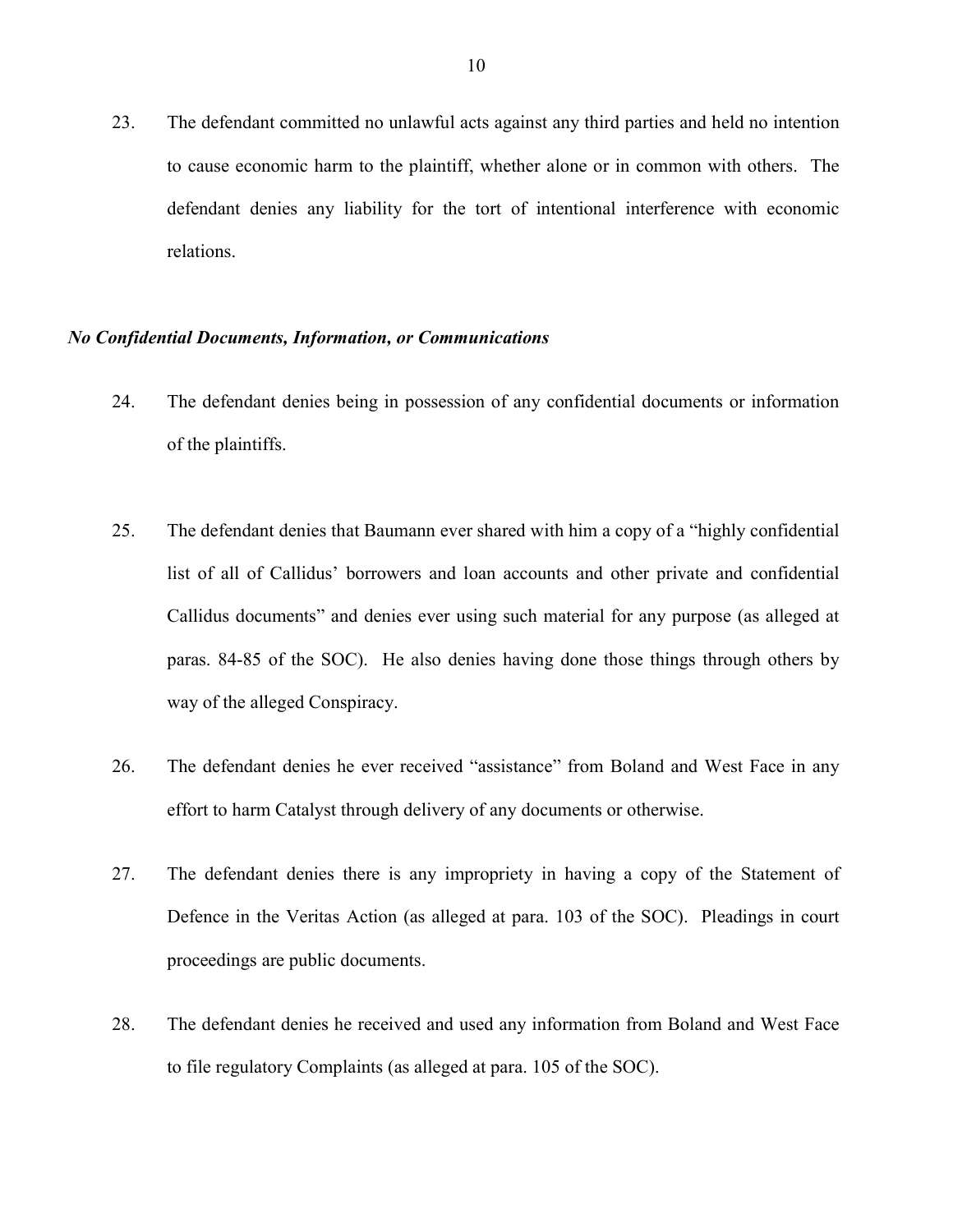- 29. The defendant denies that he shared or circulated any non-public material information with anyone (as alleged at para. 124 of the SOC). He did not inappropriately disclose any PwC valuation of Bluberi to others. Materials and information regarding his CCAA Proceedings are publically available in court records and published online by the CCAA Monitor. The defendant has never shared any information which was not already open to the public.
- 30. The defendant denies that communications he had with any of the other defendants were ever directed towards any alleged Conspiracy. To the extent that he talked with any of the other defendants, his communications were benignly directed towards learning from others about their similar experiences dealing with the plaintiffs. He denies that he was in close or frequent contact with any of the defendants.

#### **Other**

- 31. The defendant denies the plaintiffs have identified any legal basis to claim the "investigation costs" claimed at paragraph 1(g) of the SOC.
- 32. The defendant denies the plaintiffs have identified any legal basis for the accounting and disgorgement claimed at paragraph 1(b) of the SOC.
- 33. The defendant denies the plaintiff is entitled to any punitive or aggravated damages as claimed at paragraph 1(h) of the SOC.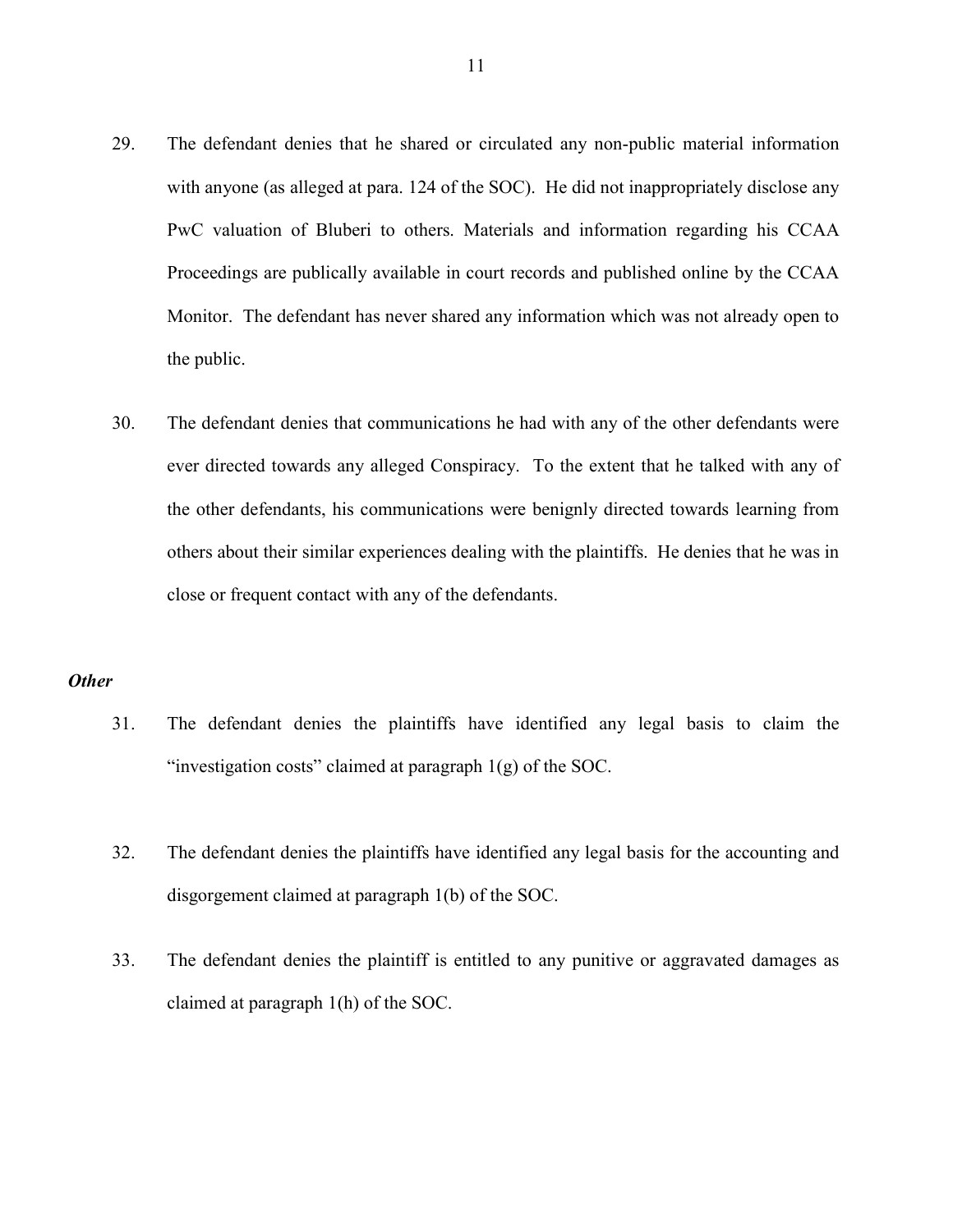# Disposition Sought

34. The defendant seeks the dismissal of the plaintiffs' claim against him with costs in his favour on a substantial indemnity basis.

## Date: September 17, 2019 **BEN J. HAHN (LSO #64412J)**

 Barrister & Solicitor 31 Elm Street, Bloomsbury Law Chambers, Toronto, Ontario, M5G 1H1

 T: 647-660-7979 F: 647-660-8008 E: bhahn@onlawadvice.com

 Lawyer for the defendant, Gerald Duhamel

TO: SERVICE LIST